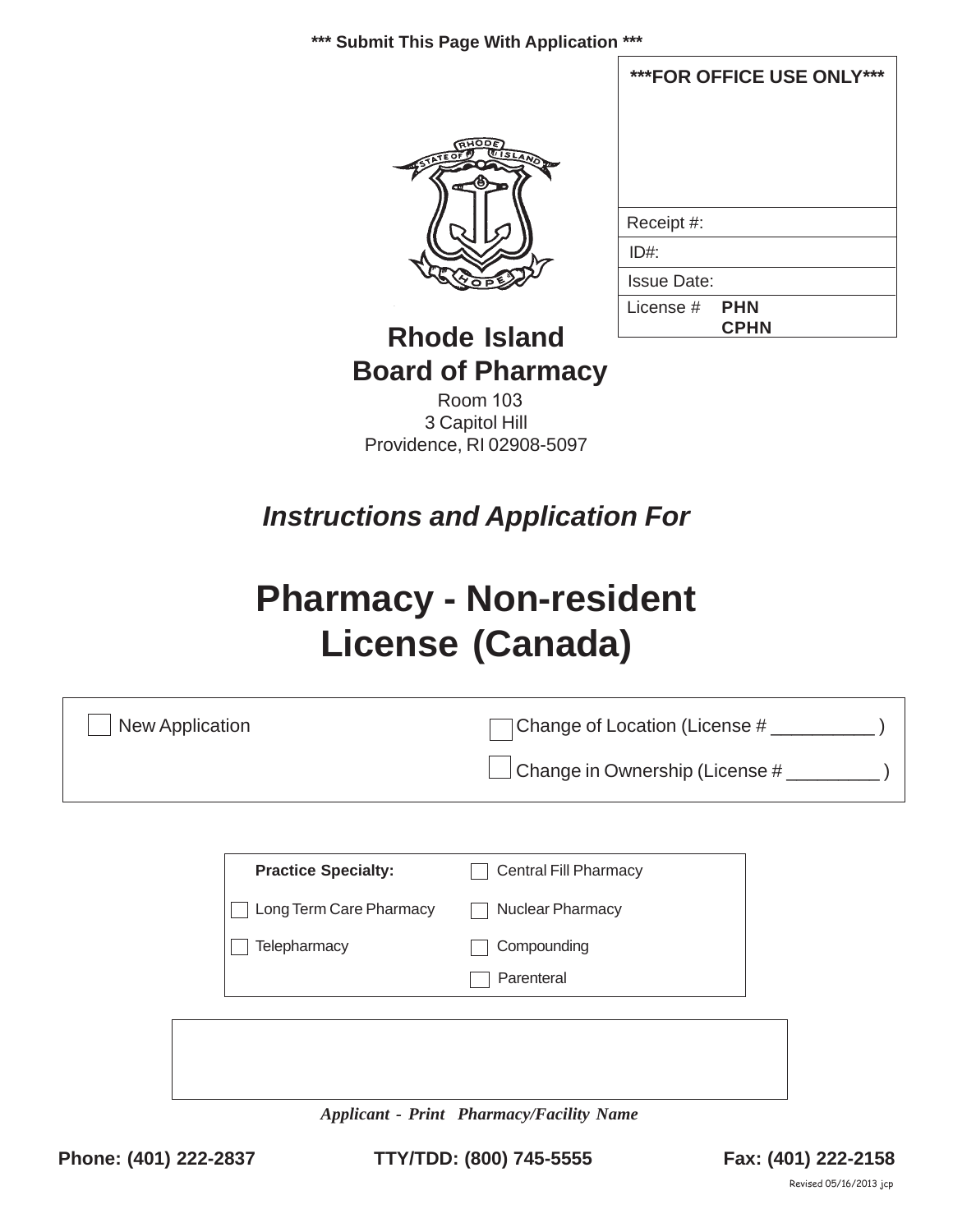#### **Enclosures**

The following materials and information should be enclosed within this application packet:

| <b>Application Materials</b> |  |
|------------------------------|--|
|                              |  |

#### **Licensure Requirements**

- Application Fee of **\$125.00** (non-refundable).
- Valid, unexpired license, permit or registration issued by the province in which located.
- Compliance with the regulations of this state when dispensing legend drug/devices to residents of this state.
- Compliance with all specific regulations pertaining to importation of drugs into the United States and all applicable requirements pursuant to **R5-19.1-PHAR** (Section 18.0)\*.

#### *Resident Agent*

A nonresident pharmacy shall designate a resident agent in this state for service of process. If not so designated, it shall be deemed an appointment by such nonresident pharmacy of the Secretary of State to be its true and lawful attorney upon whom may be served all legal process in any action or proceeding against such pharmacy growing out of or arising from such delivery. A copy of any such service of process shall be mailed to the nonresident pharmacy by the complaining party by certified mail, return receipt requested, postage prepaid, at the address of such nonresident pharmacy as deignated on the pharmacy's application for licensure in this state. If any such pharmacy is not licensed in this state, service on the Secretary of State in this state only shall be sufficient service.

Upon receipt of a complaint against the nonresident pharmacy, the Rhode Island Board of Pharmacy (BOARD) shall forward the complaint to the state/provincial boards where the nonresident pharmacy is licensed.

#### *\*Rules and Regulations*

The rules and regulations pertaining to pharmacies and pharmacists can be obtained by visiting the Rhode Island Department of Health/Board of Pharmacy web site at:

#### **<http://www.health.ri.gov/hsr/professions/pharmacy.php>**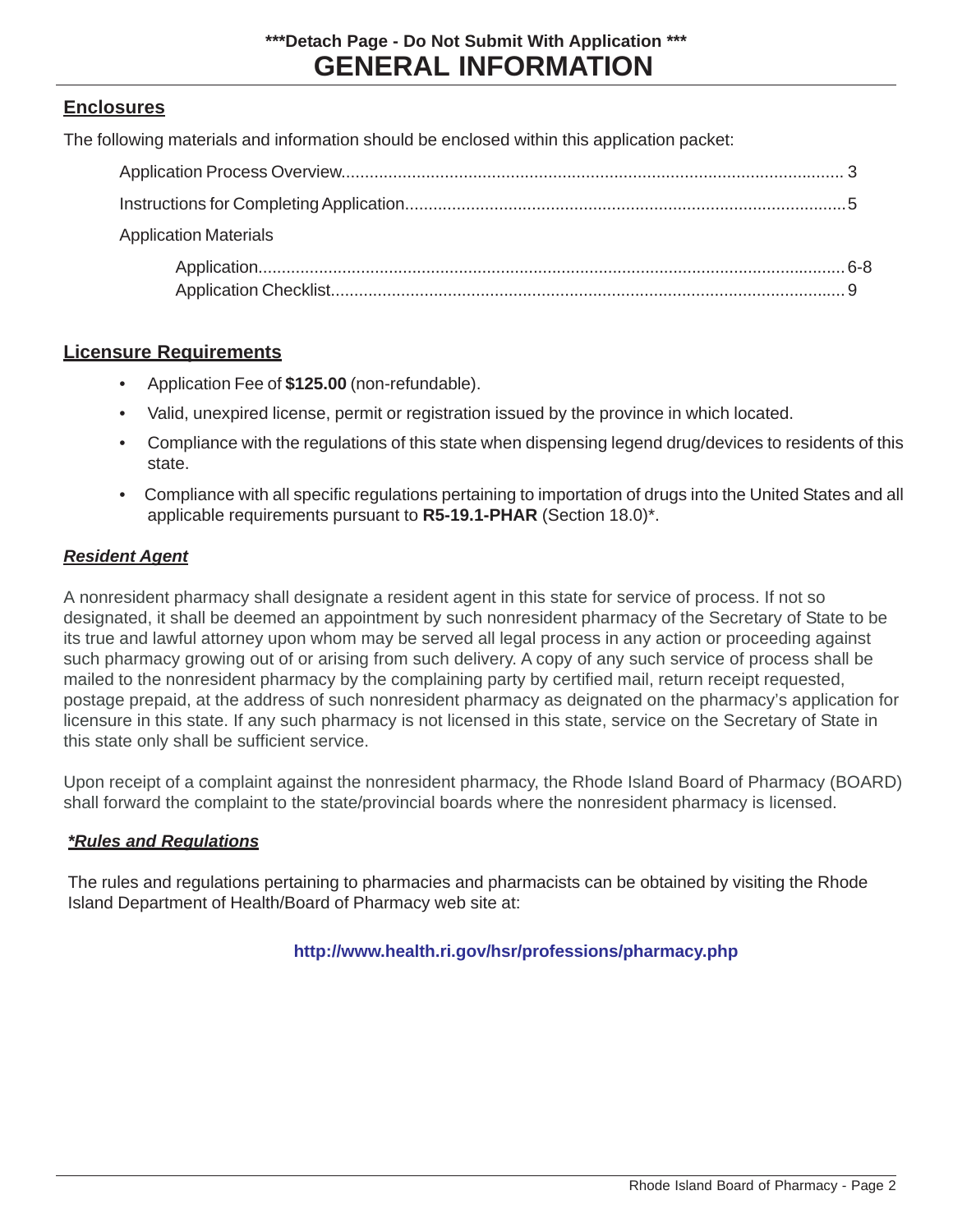## **APPLICATION PROCESS OVERVIEW \*\*\*Detach Page - Do Not Submit With Application \*\*\***

The licensure process in the State of Rhode Island is conducted by the Rhode Island Department of Health (HEALTH), Office of Health Professionals Regulation, and the BOARD.

#### **Application Process**

This application is to be used for licensing a pharmacy located outside the State of Rhode Island that ships, mails or delivers prescription drugs and/or devices to a patient in this state, or to apply for a new license due to a change in ownership or location. Prescription drugs or devices cannot be shipped, mailed, or delivered to a patient in this state without being licensed by the BOARD. The nonresident pharmacy must maintain, at all times a valid unexpired license, permit or registration to operate the pharmacy in compliance with the laws of the province in which it is located.

A pharmacy license will be issued to a person, owner, corporation, or other legal entity, hereinafter called the "Licensee". The license shall entitle the owner to operate such pharmacy at the location specified on the license and shall not be transferred. When there is a change in ownership, operation and/or location, the license immediately becomes void and shall be mailed by the licensee to the BOARD. It is the duty of the owner to immediately notify the BOARD of any proposed change of location or ownership, and to file the required application prior to the change. Renovating or remodeling an existing pharmacy is not considered a change of location.

#### **Applicants must submit:**

- 1. Verification from the Provincial Board(s) stating applicant is actively licensed and in good standing.
- 2. Copy of Provincial licensure standards and regulations.
- 3. Copy of most recent inspection report.
- 4. A printed list of all direct and indirect owners, whether individual partnership, limited partnership, limited liability company, or corporation with percent of ownership. If a corporation, this list must also include all officers, directors and other persons of any subsidiary corporation owning stock.
- 5. Evidence of Compliance that documents:
	- a. All drugs being shipped from Canadian pharmacies into the United States are approved by the U.S. Food & Drug Administration (FDA).
	- b. Importation of drugs into RI from Canada is compliant with all FDA and other federal laws and regulations.
	- c. The Canadian pharmacy has secured a certificate of insurance in the name of the RI Department of Health as Certificate Holder in the amount of five million dollars (\$5,000,000.00). Policy shall include U.S. Territories and shall be issued by an insurer that maintains at least an "A" rating from A.M. Best and a financial size category of at least Class "X"

In addition to documentation outlined above, every Canadian Pharmacy that ships drugs to RI citizens must comply with all regulations set forth in **R5-9.1-PHAR** (Section 18.0).

#### *"Change of ownership"* means:

- a. In the case of a pharmacy, manufacturer or wholesaler which is a partnership which results in a new partner acquiring a controlling interest in the partnership;
- b. In the case of a pharmacy, manufacturer or wholesaler which is a sole proprietorship, the transfer of the title and property to another person;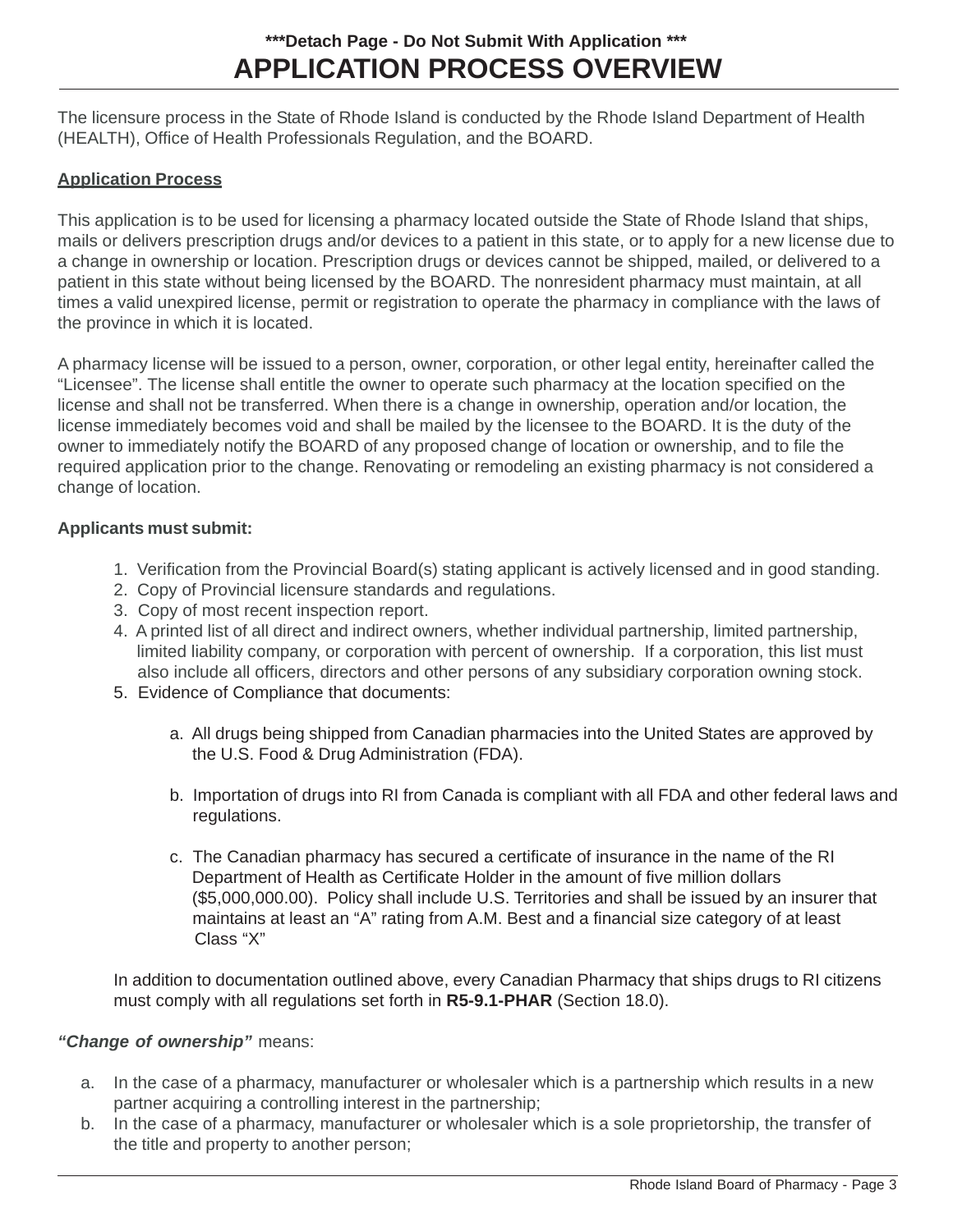#### **\*\*\*Detach Page - Do Not Submit With Application \*\*\***

#### **APPLICATION PROCESS OVERVIEW (continued)**

- c. In the case of a pharmacy, manufacturer or wholesaler which is a corporation:
	- i. A sale, lease exchange, or other disposition of all, or substantially all of the property and assets of the corporation; or
	- ii. A merger of the corporation into another corporation; or
	- iii. The consolidation of two or more corporations, resulting in the creation of a new corporation; or
	- iv. In the case of a pharmacy, manufacturer or wholesaler which is a business corporation, any transfer of corporate stock which results in a new person acquiring a controlling interest in the corporation; or
	- v. In the case of a pharmacy, manufacturer or wholesaler which is a nonbusiness corporation, any change in membership which results in a new person acquiring a controlling vote in the corporation.

All items listed on the "checklist" (page 9) must be submitted for an application to be considered complete. All applications are considered valid for six months from the day they are received at HEALTH. If you do not complete the application process and obtain a license within those six months, a new application and fee must be submitted.Please allow a minimum of four weeks for the entire licensure process to be completed. If the applicant has

had criminal or disciplinary history in Rhode Island or another state/province, it may take an additional two or three months for all pertinent documentation to be received, and a decision to be made regarding the issuance of a license. This is an estimate of the amount of time that is required to become licensed. The entire process may take more or less time than estimated.

Licenses will be issued within five working days following the Board's approval of the completed application. Wall permits are mailed approximately two weeks from the date of issuance, and are mailed to the address furnished in the application. It is the applicant's responsibility to notify the BOARD, in writing, if there are changes during the interim, or at any time after the license is issued. It is the responsibility of the licensee to notify the BOARD in writing when there is a change in the pharmacist-in-charge.

A nonresident pharmacy must comply with the regulations of this state when dispensing legend drugs or devices to residents of this state.

HEALTH will not, for any reason, accelerate processing of one applicant at the expense of other applicants. Once completed, the application will be reviewed, and will be contacted by the BOARD if further information is required. Be advised, the applicant may be required to appear for an interview.

#### **NOTE:**

Licensure application materials are public records as mandated by Rhode Island law and may be made available to the public, unless otherwise prohibited by State or Federal Law.

The license will expire on June 30th *(regardless of the date issued)*, and a form will be mailed to renew the pharmacy license for the period July 1st through June 30th. It is the licensee's responsibility to maintain an active license. If a renewal is not received, the licensee is to contact the BOARD to follow-up on the status of the renewal. Information on the status of the renewals can be obtained at HEALTH'S web site.

#### **<http://www.health.ri.gov>**

#### **<http://www.health.ri.gov/hsr/professions/license.php>**

Please continue to review the remaining portions of this application packet for instructions and other materials necessary to complete the Board application. If you have any questions about this application process, or would like to check on the status of your BOARD application, please contact the BOARD at (401) 222-2837.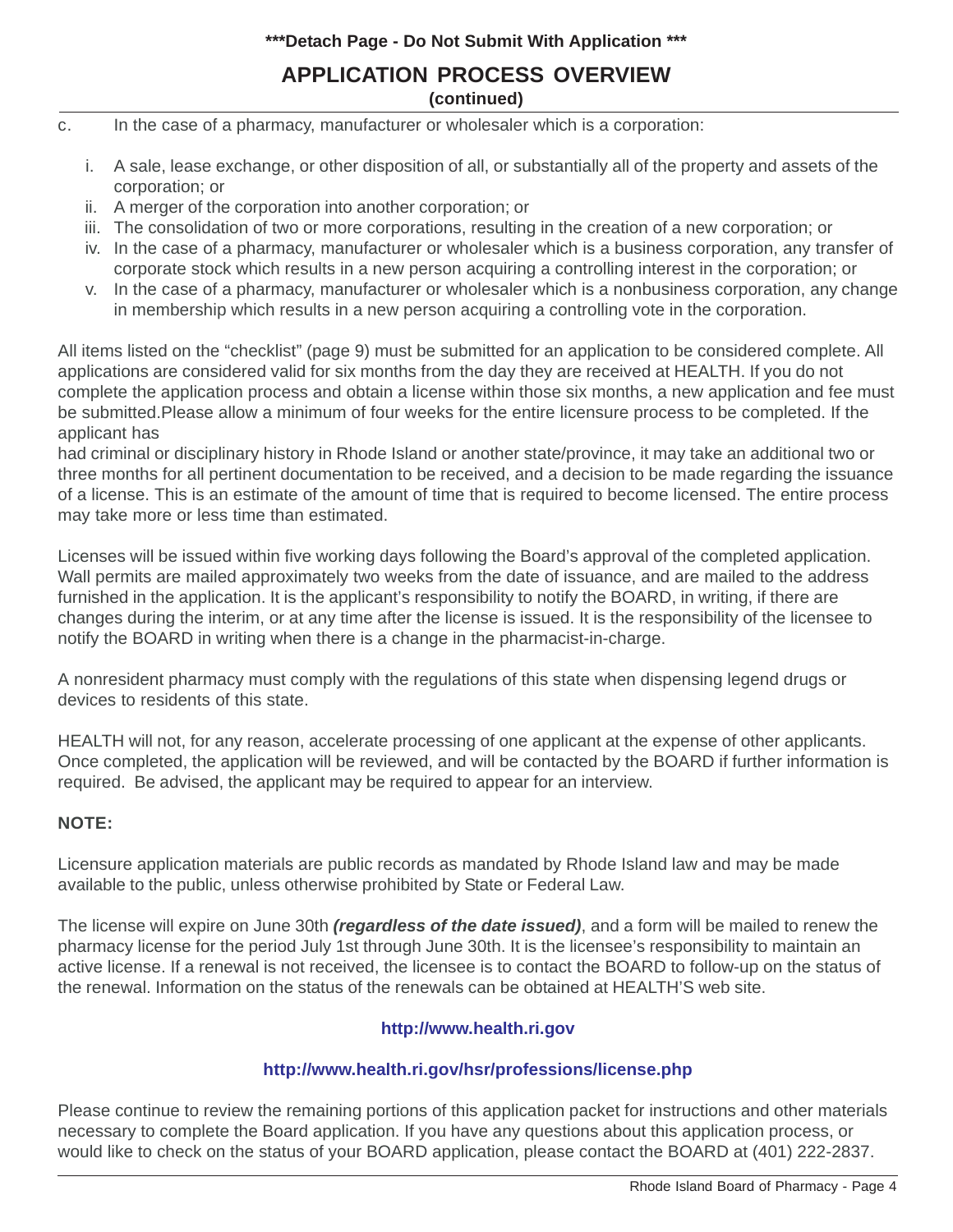# **INSTRUCTIONS FOR COMPLETING THE BOARD APPLICATION \*\*\*Detach Page - Do Not Submit With Application \*\*\***

Read the following instructions and those throughout the application packet carefully before completing the Board application. **Only complete applications with the appropriate fee will be accepted.** Failure to submit all required information and appropriate documentation may result in processing delays. All of the information provided is subject to change.

#### **General Instructions**

- 1. Make a copy of the application and forms before you begin in case you make a mistake.
- 2. Type the information or print in blue or black ball-point pen. Board staff will not make assumptions about illegible information. Be sure to print the licensee's name in the box provided on the cover page.
- 3. Provide a response to each section or question; otherwise mark "N/A" for Not Applicable.
- 4. It is suggested that a copy of the completed application be made before submitting it to the Board.
- 5. It is the applicant's responsibility to check on the status of the application.

#### **Completing your Board Application**

- 1. Complete the **Board Application** pages (6-8). Respond to all components of the application as instructed. If you attach separate pages in continuation of the Board application, such pages MUST clearly indicate the section for which such information is being reported.
- 2. Make a check or money order (in U.S. Funds only) for the application fee of \$125.00 payable to **General Treasurer, State of Rhode Island** and staple it to the upper left-hand corner of the cover page of the application.
- 3. Attach a copy of the license issued by the province in which located.

Complete all application materials as instructed and arrange them in order as they appear in the application checklist (see page 9). Do not submit applications without all applicable information, documentation and fee. Mail these components of the application to:

> **Rhode Island Department of Health Board of Pharmacy, Room 103 3 Capitol Hill Providence, RI 02908-5097**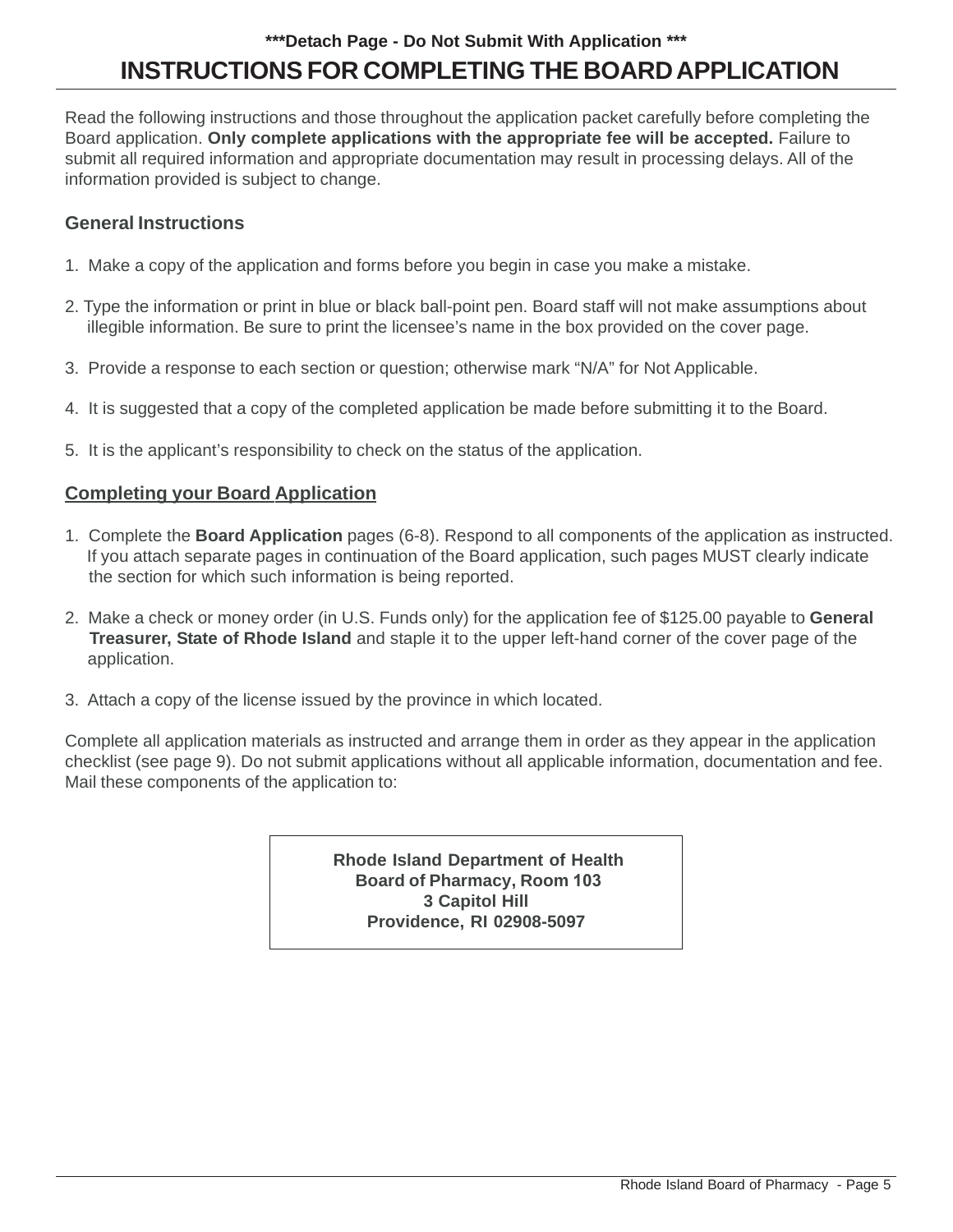

## **State of Rhode Island Board of Pharmacy**

Application for Pharmacy - Non-resident License (Canada)

|                                                                                    | Refer to the Application Instructions when completing these forms. Type or block print only. Do not use felt-tip pens. |  |
|------------------------------------------------------------------------------------|------------------------------------------------------------------------------------------------------------------------|--|
| 1. Facility Name:                                                                  |                                                                                                                        |  |
|                                                                                    | <b>Facility Name</b>                                                                                                   |  |
| 2. Pharmacist-                                                                     |                                                                                                                        |  |
| in-Charge                                                                          | Pharmacist License Number                                                                                              |  |
| Provide the name of<br>the pharmacist who is                                       | <b>First Name</b>                                                                                                      |  |
| responsible for the<br>day-to-day operations                                       | Middle Name                                                                                                            |  |
| of the pharmacy.<br><b>NOTE:</b> A change in<br>the Pharmacist-in-                 |                                                                                                                        |  |
| Charge requires<br>written notification to                                         | Surname, (Last Name)                                                                                                   |  |
| the BOARD.                                                                         | Suffix (i.e., Jr., Sr., II, III)<br>Area Code<br><b>Phone Number</b><br>Unlisted?<br>Extension                         |  |
|                                                                                    |                                                                                                                        |  |
| 3. Facility Mailing<br>Information:                                                | <b>First Line Address</b>                                                                                              |  |
| Please provide the                                                                 |                                                                                                                        |  |
| mailing information for<br>all communication                                       | Second Line Address                                                                                                    |  |
| regarding this license. It<br>is your responsibility to<br>notify the board of all | <b>Third Line Address</b>                                                                                              |  |
| address changes.                                                                   |                                                                                                                        |  |
| This information<br>will NOT appear                                                | City<br>State/Province<br>Zip Code                                                                                     |  |
| on the HEALTH                                                                      | Country, If NOT U.S.<br>Postal Code, If NOT U.S.                                                                       |  |
| Web site.                                                                          |                                                                                                                        |  |
|                                                                                    | Mailing Address Phone<br>Extension<br>Mailing Address Fax                                                              |  |
|                                                                                    | Email Address (Format for email address is Username@domain e.g. applicant@isp.com)                                     |  |
| 4. Facility                                                                        |                                                                                                                        |  |
| Location<br>Information:                                                           | <b>First Line Address</b>                                                                                              |  |
|                                                                                    | Second Line Address                                                                                                    |  |
| It is your responsibility<br>to notify the board of all                            |                                                                                                                        |  |
| address changes.<br>This information                                               | <b>Third Line Address</b>                                                                                              |  |
| will appear on the<br><b>HEALTH</b> Web site.                                      | City<br>Province                                                                                                       |  |
|                                                                                    | Country<br>Postal Code                                                                                                 |  |
|                                                                                    |                                                                                                                        |  |
|                                                                                    | <b>Facility Phone</b><br><b>Facility Fax</b><br>Extension                                                              |  |
|                                                                                    | Email Address (Format for email address is Username@domain e.g. applicant@isp.com)                                     |  |
| 5. Type of<br>Ownership                                                            | <b>Limited Liability Company</b><br>Corporation<br>Partner                                                             |  |
| Please Check ONE                                                                   | Sole Proprietorship<br><b>Limited Partnership</b><br>Partnership                                                       |  |
|                                                                                    | <b>Governmental Entity</b><br>Other (Describe):                                                                        |  |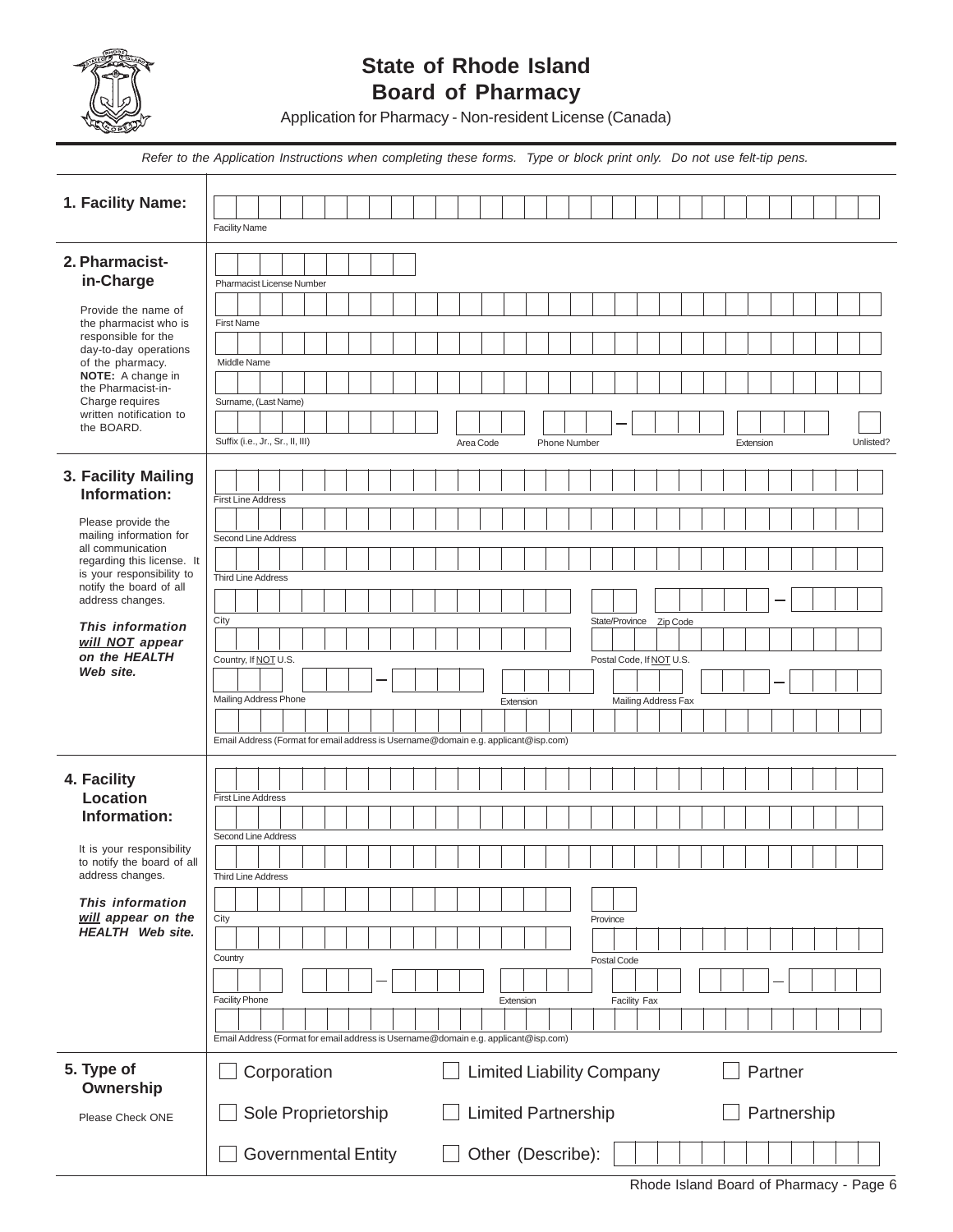#### *Applicant: Print your complete business name >*

|                                         | . .                                                                                |
|-----------------------------------------|------------------------------------------------------------------------------------|
|                                         |                                                                                    |
| 6. Ownership                            |                                                                                    |
| Information:                            | Name of Owner                                                                      |
|                                         |                                                                                    |
| Provide the name                        | D.B.A. (Doing Business As)                                                         |
| address and                             |                                                                                    |
| telephone number(s)<br>of the facility/ | <b>First Line Address</b>                                                          |
| business owner in                       |                                                                                    |
| the spaces provided.                    |                                                                                    |
|                                         | Second Line Address                                                                |
|                                         |                                                                                    |
|                                         | <b>Third Line Address</b>                                                          |
|                                         |                                                                                    |
|                                         |                                                                                    |
|                                         | City<br>State/Province Zip Code                                                    |
|                                         |                                                                                    |
|                                         | Country, If NOT U.S.<br>Postal Code, If NOT U.S.                                   |
|                                         |                                                                                    |
|                                         |                                                                                    |
|                                         | Facility Fax<br><b>Facility Phone</b><br>Extension                                 |
|                                         |                                                                                    |
|                                         | Email Address (Format for email address is Username@domain e.g. applicant@isp.com) |
|                                         |                                                                                    |
|                                         |                                                                                    |
|                                         | Federal Employer Identification Number (FEIN)                                      |
|                                         |                                                                                    |
| 7. Agent of                             |                                                                                    |
| Record:                                 | Agent of Record                                                                    |
|                                         |                                                                                    |
| Please provide the                      | <b>First Line Address</b>                                                          |
| Name and Address                        |                                                                                    |
| of the Resident                         | Second Line Address                                                                |
| Agent of Record in<br>this state.       |                                                                                    |
|                                         |                                                                                    |
| If none, please                         | Third Line Address                                                                 |
| check the box                           |                                                                                    |
| labeled "None".                         | City                                                                               |
|                                         | State/Province Zip Code                                                            |
|                                         |                                                                                    |
|                                         | Country, If NOT U.S.<br>Postal Code, If NOT U.S.                                   |
|                                         |                                                                                    |
|                                         | <b>Facility Fax</b>                                                                |
|                                         | <b>Facility Phone</b><br>Extension                                                 |
|                                         |                                                                                    |
|                                         | Email Address (Format for email address is Username@domain e.g. applicant@isp.com) |
|                                         |                                                                                    |
|                                         | <b>NONE</b><br>NOTE: The Rhode Island Secretary of State shall be deemed           |
|                                         | to be the true and lawful attorney for the nonresident pharmacy                    |
|                                         |                                                                                    |
|                                         | if a Resident Agent is not designated on the application.                          |
|                                         |                                                                                    |
|                                         |                                                                                    |
|                                         |                                                                                    |
| 8. Pharmacy                             |                                                                                    |
| <b>License</b>                          | Canadian Pharmacy License Number                                                   |
| <b>Number</b>                           |                                                                                    |
|                                         |                                                                                    |
| Please provide your                     |                                                                                    |
| <b>Canadian Pharmacy</b>                |                                                                                    |
| License Number.                         |                                                                                    |
|                                         |                                                                                    |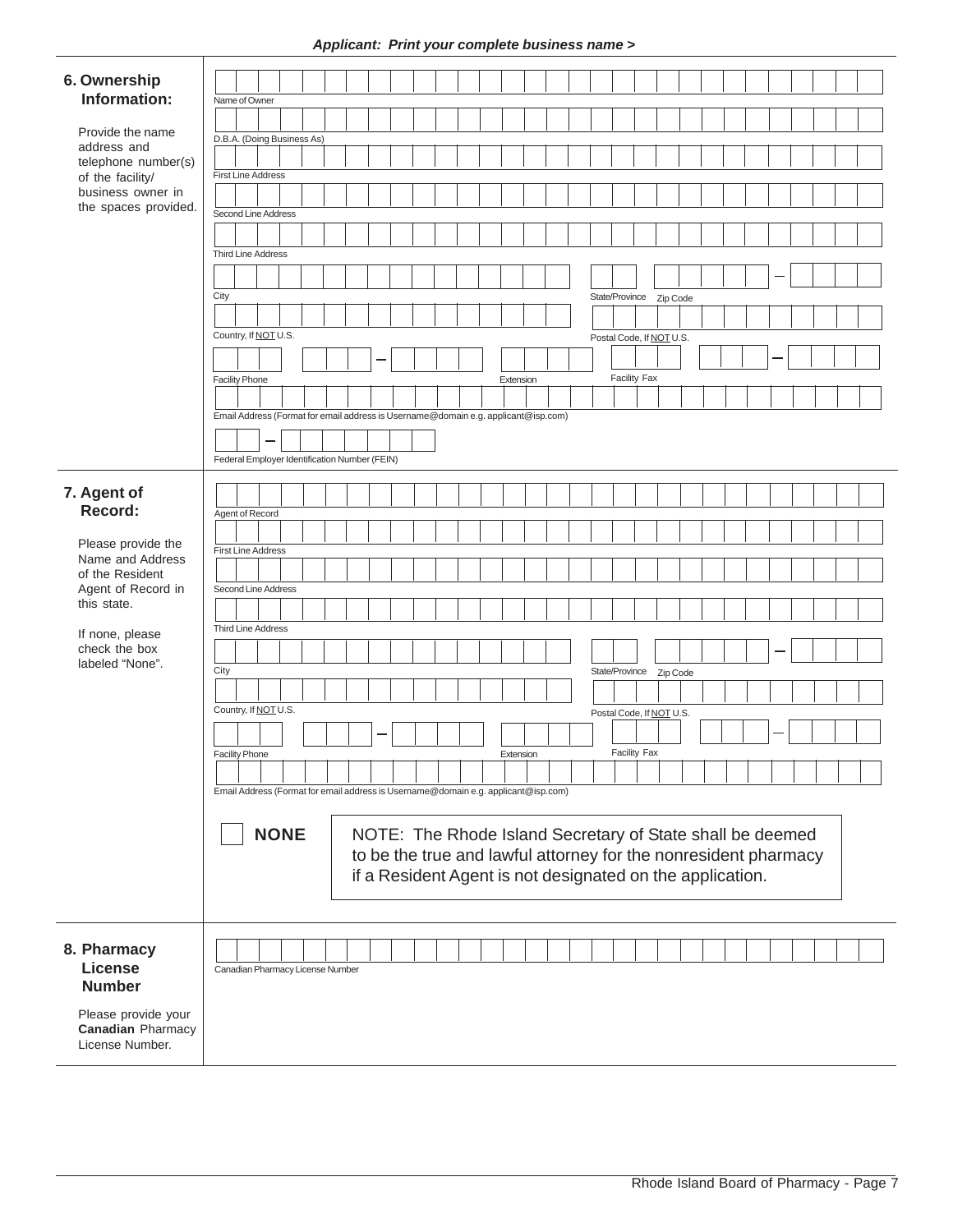| 9. Affidavit of  |  |
|------------------|--|
| <b>Applicant</b> |  |

Complete this section and sign in the presence of a notary public.

Make sure that you and the notary public have completed all components accurately and completely.

I, \_\_\_\_\_\_\_\_\_\_\_\_\_\_\_\_\_\_\_\_\_\_\_\_\_\_\_\_\_\_\_\_\_\_\_\_, being first duly sworn, depose and say that I am the person referred to in the foregoing application and supporting documents.

I hereby authorize all hospital(s), institution(s) or organizations(s), my references, personal physicians, employers (past and present) and all governmental agencies and instrumentality's (local, state, federal or foreign) to release to the Rhode Island Board of Pharmacy any information which is material to my application for licensure.

I have read carefully the questions in the foregoing application and have answered them completely, without reservations of any kind, and I declare under penalty of perjury that my answers and all statements made by me herein are true and correct. Should I furnish any false information in this application, I hereby agree that such act shall constitute cause for denial, suspension or revocation of my license to practice pharmacy in the State of Rhode Island.

I understand that my records are protected under the Federal and State Regulations governing Mental Health Patient Records and cannot be disclosed without my written consent unless otherwise provided in the regulations. I understand that my records are protected under the Federal and State Regulations governing Confidentiality of Alcohol and Drug Abuse Patient Records, 42 CFR Part 2, and cannot be disclosed without my written consent unless otherwise provided in the regulations.

I understand that this is a continuing application and that I have an affirmative duty to inform the Rhode Island Board of Pharmacy of any change in the answers to these questions after this application and this affidavit is signed.

\_\_\_\_\_\_\_\_\_\_\_\_\_\_\_\_\_\_\_\_\_\_\_\_\_\_\_\_\_\_\_\_\_\_\_\_\_ \_\_\_\_\_\_\_\_\_\_\_\_\_\_\_\_\_\_\_\_\_\_\_\_\_\_\_\_\_\_\_\_\_ Signature of Applicant **Date of Signature (MM/DD/YY)** 

**The foregoing instrument was acknowledged before me this \_\_\_\_\_\_\_\_\_\_\_\_\_ day of**

**\_\_\_\_\_\_\_\_\_\_\_\_\_\_\_\_\_\_\_, 20\_\_\_\_\_\_\_, by \_\_\_\_\_\_\_\_\_\_\_\_\_\_\_\_\_\_\_\_\_\_\_\_\_\_\_\_\_\_\_\_\_\_\_,**

who is personally known to me or has produced \_\_\_\_\_\_\_\_\_\_\_\_\_\_\_\_\_\_\_\_\_\_\_\_\_\_\_\_\_\_\_\_\_\_\_

**as documentation and did / did not take an oath.**

| Name of Notary (Print, Type or Stamp) | Signature of Notary                   |             |  |
|---------------------------------------|---------------------------------------|-------------|--|
|                                       |                                       |             |  |
|                                       |                                       | Notary Seal |  |
|                                       |                                       |             |  |
|                                       |                                       |             |  |
|                                       |                                       |             |  |
| Notary No/Commission No.              | Commission Expiration Date (MM/DD/YY) |             |  |
|                                       |                                       |             |  |
|                                       |                                       |             |  |

. . . . . . . . . . . . . . . . .